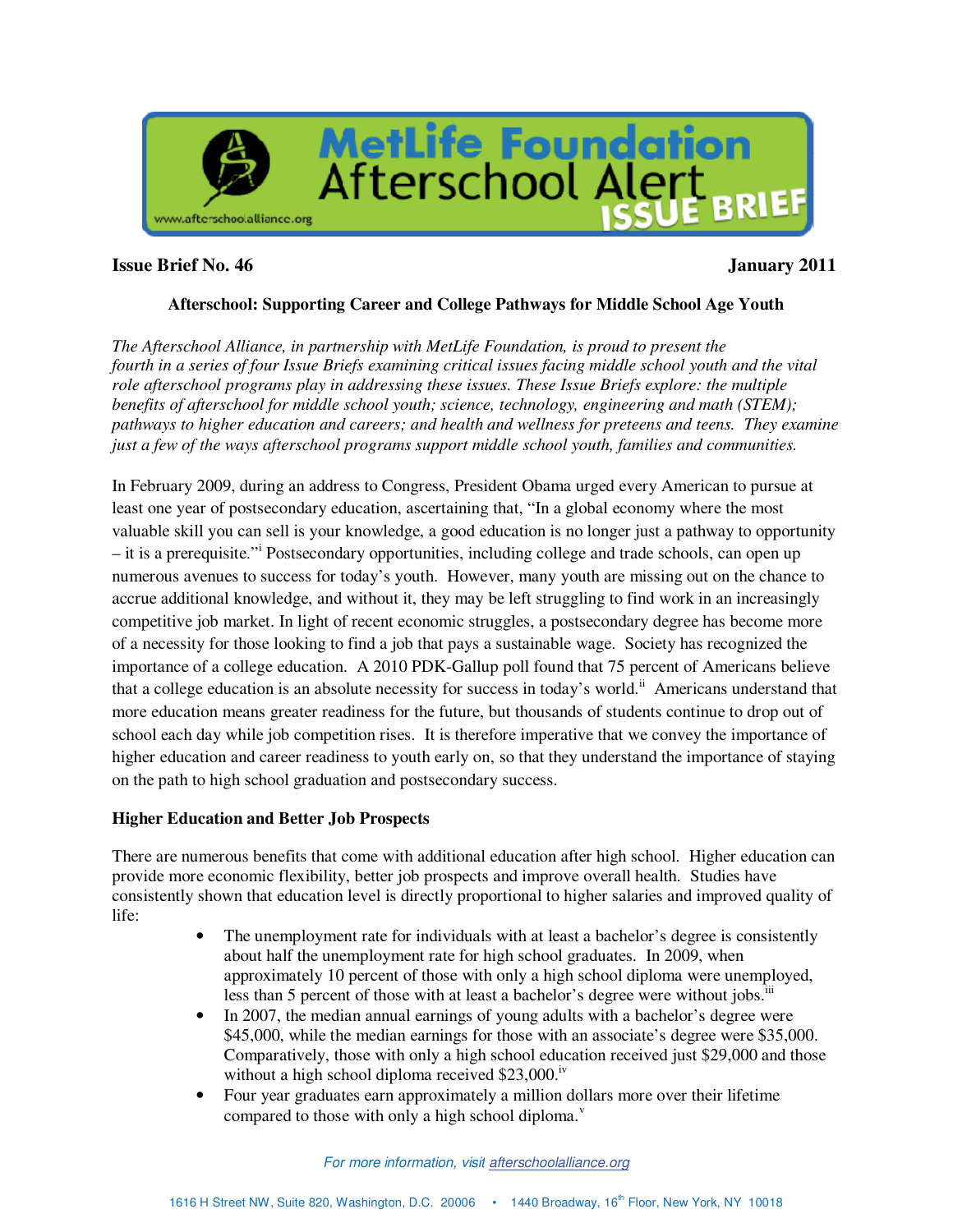- Individuals with higher levels of education are more likely to be very satisfied with their  $i$ <sub>obs.</sub> $vi$
- It has been estimated that by 2014, nearly three quarters of the highest growth industries will require some form of postsecondary education.<sup>vii</sup>
- The higher a person's level of education, the more likely they are to report being in good health, regardless of income.<sup>viii</sup>

Participation in higher education is clearly connected to real world gains. It is important to make this connection for middle school students so they understand that the hard work they put in during class and after school can lead to real world rewards in the future.

#### **The Dangers of Straying Off Path**

Unfortunately, many students start off on the wrong path, leading to a chain of detrimental choices that put them at a disadvantage once they enter the job market. More than nine in ten parents believe that their child will attend college,<sup>ix</sup> but there is a strong disconnect between reality and parent's beliefs. Only 41 percent of 18 to 24 year olds were enrolled in college in 2009, $^x$  and more than 7,000 U.S. students drop out of high school each day.<sup>xi</sup> It has even been estimated that today's youth may be the first generation less likely to receive a post-secondary degree than their parents.<sup>xii</sup> According to the National Center for Public Policy and higher Education, for every 100 ninth graders:

- 68 graduate from high school on time;
- 40 immediately enroll in college; and
- $\bullet$  18 graduate from college on time<sup>xiii</sup>

The statistics on poor postsecondary matriculation rates and their effect on student's future job prospects are not encouraging. Forty-two percent of those with only high school diplomas have been rated as deficient in their overall preparation levels by

*"This year has given me the power and knowledge I need to be able to concentrate and be a leader… and being a leader is an expectation I need for the school of my choice."* 

# **Toni Glover, 7<sup>th</sup> Grade Participant in SquashSmarts**

employers (compared to just 9 percent of 4-year college graduates). Additionally, a strong majority of employers report that high school graduate workforce entrants are deficient in written communications, work ethic and critical thinking, all of which those with college diplomas scored significantly better on.<sup>xiv</sup> The importance of college and postsecondary training cannot be over stated. It is imperative that middle school youth see their connection to real world success early on so that they stay on track to graduation, higher education and a fruitful life.

#### **Middle School Pitfalls**

Although high school dropout rates have declined since 1998, eight percent of 16- through 24-year-olds nationally dropped out of school in 2009, with an even greater proportion of African-American and Hispanic students failing to attain a high school diploma.<sup>xv</sup> Even more alarming though is the fact that some students have been shown to fall off the track toward high school graduation and postsecondary opportunities as early as sixth grade. **Sixth graders who failed math or English/reading, attended school less than 80 percent of the time, or received an unsatisfactory behavior grade in a core course had only a 10% to 20% chance of graduating high school on time.**<sup>xvi</sup> In a study of middle schoolers, less than 1 out of every 4 students with at least one of these "off-track indicators" graduated high school in five years or less. <sup>xvii</sup> Although these numbers are disheartening, they display an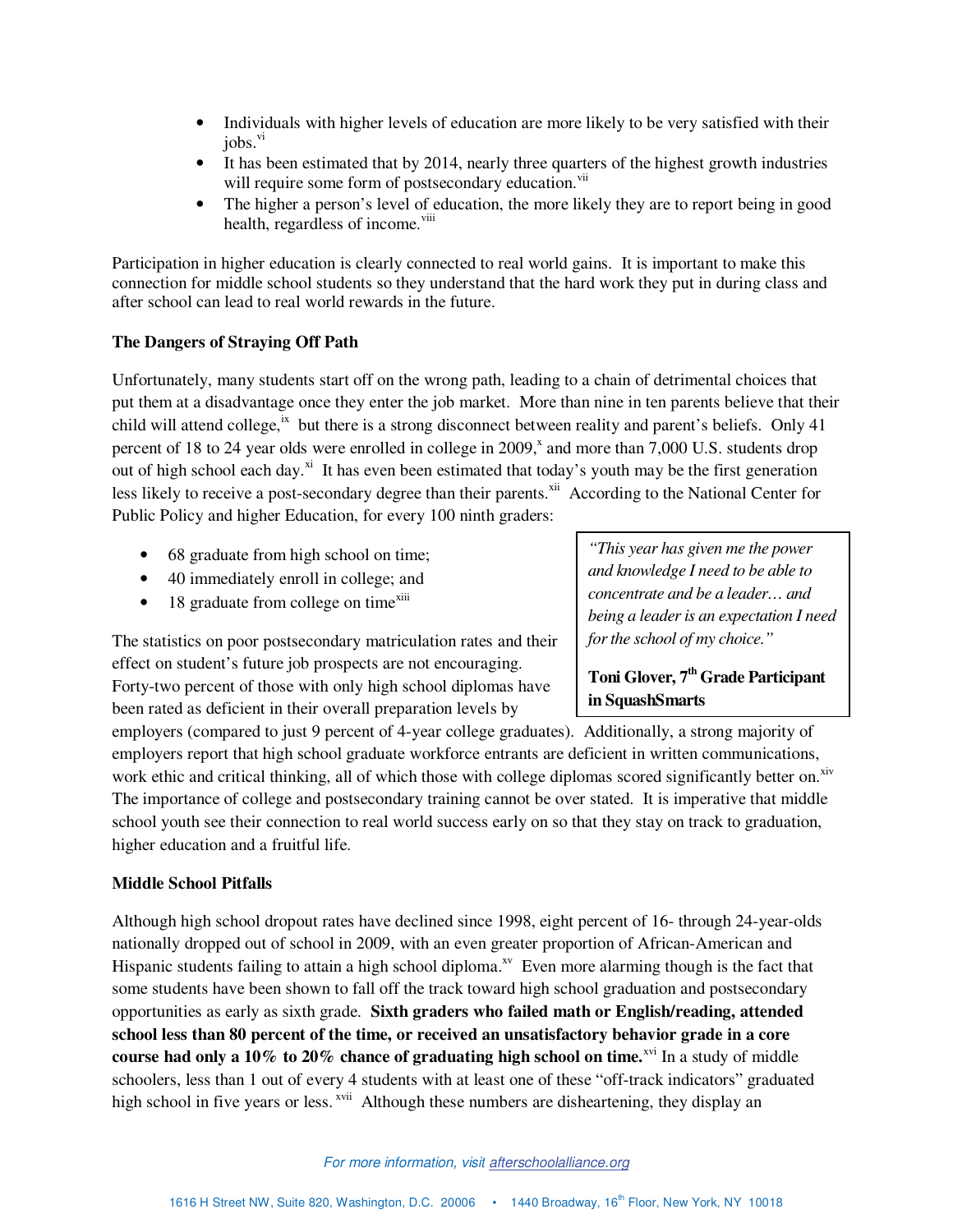opportunity to intervene early and keep students on the path to graduation and careers. However, students need more rigorous instruction and support than schools alone can provide. Afterschool programs can provide the additional support to schools to ensure that middle schoolers improve achievement and become more productive students.

#### **Afterschool: The Link to Higher Education and Career Readiness**

Afterschool and summer learning programs have a proven track record of helping children avoid the pitfalls of poor academic achievement, poverty, truancy and insubordination, which can derail their futures before they begin:

- Students can realize their full potential with outside support.
	- $\circ$  Alumni of Citizen Schools' 8<sup>th</sup> Grade Academy graduate on time from high school and enroll in 2 and 4-year colleges at approximately double the rate of their peers.<sup>xviii</sup>
	- o The Promising Afterschool Programs Study found that regular participation in high-quality afterschool programs is linked to significant gains in standardized test scores and work habits for middle school students.<sup>xix</sup>
- Attendance is critical to keeping children on track. $^{xx}$ 
	- o Ninth grade students who, while in middle school, participated in The After-School Corporation (TASC) funded afterschool programs had higher

*"To ensure that every child is a graduate, we need multiple pathways to connect rigorous academic standards to real-world learning experiences. Some of those pathways need to reach students when school is not in session. High quality programs after school, before school and during the summer make a real impact on a student's ability to achieve."* 

## **Tony Evers, Ph.D., Indiana State**

daily attendance and credit accumulation than matched nonparticipants.<sup>xxi</sup>

- Afterschool programs can keep children engaged in learning and out of trouble.
	- o Youth attending 23-40 or more days of Maryland's After School Opportunity Fund Program showed positive gains on such measures as commitment to education and academic performance, and a reduction in delinquency and contact with the police.<sup>xxii</sup>
	- o One meta-analysis of afterschool programs found that they succeeded in improving youths' feelings of self-confidence and self-esteem, school bonding and positive social behaviors, while also reducing problem behaviors, such as aggression, noncompliance and conduct problems.<sup>xxiii</sup>
- Closing the achievement gap can boost graduation rates and postsecondary success.<sup>xxiv</sup>
	- o Researchers at Johns Hopkins University concluded that two-thirds of the achievement gap between lower- and higher-income youth results from unequal access to summer learning opportunities. $^{xxv}$
	- o Citizen Schools reported significant improvements in achievement among high-risk students, including English learners and those with initially low standardized test scores.<sup>xxvi</sup>

Afterschool programs across the country are ensuring that middle school youth avoid the pitfalls on their way to high school graduation, so that they can maintain the vision of going onto higher education and eventually succeeding in a fulfilling career.

#### For more information, visit afterschoolalliance.org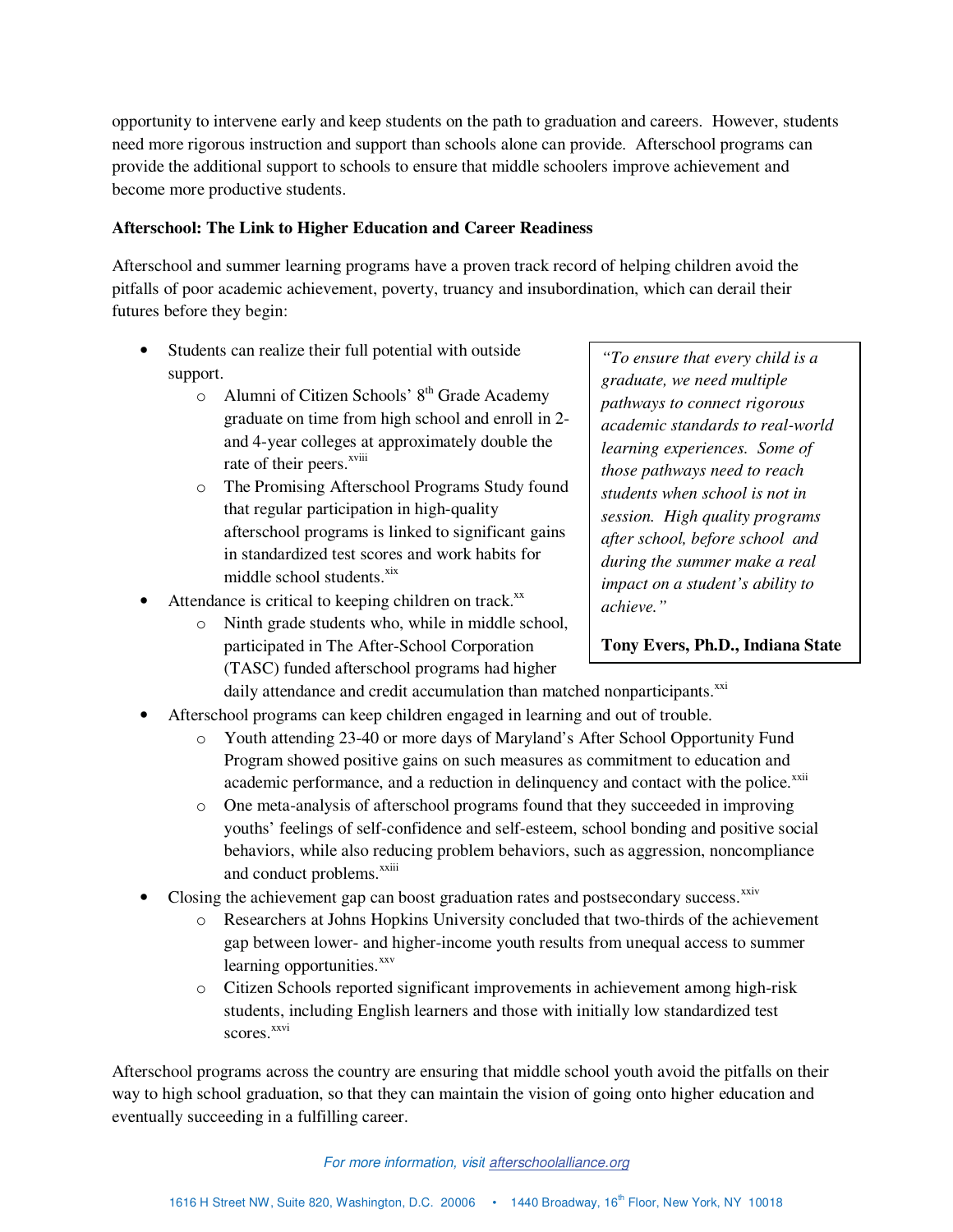#### **Middle School, Afterschool and the Skills to Succeed**

In addition to postsecondary degrees, employers covet a new set of skills for the  $21<sup>st</sup>$  Century worker, such as problem-solving, work/ internship experience and the ability to use technology. Afterschool can

play a key role in supplying children with preparation for many different types of careers requiring these new skills. Programs that teach practical, real world knowledge can spur creativity and greater engagement in learning and exploration. When children make the connection between additional education and enjoyment, they will set goals and realize their potential as successful career-minded adults.

• The **Junior ACE Program** in Sacramento, CA teaches middle school students about green design and introduces them to careers in the architectural design and construction industries. Students take part in a variety of architecture

*"Recently, a young man who had won a \$1,000 ACE scholarship told me he would never have gone to college if the scholarship hadn't shown that ACE believed in him… It really demonstrated what a significant impact this program can have on young people's lives."* 

**Denise Ramsey, ACE Mentor** 

and engineering classes after school on topics including alternative energy, green plumbing and green land use and design. The goal of Junior Ace is to engage children in the middle school years so that they can go on to participate in the ACE Mentoring high school program and later be prepared for careers in architecture, construction and engineering.

Many afterschool programs have direct links with nearby colleges or universities which can be used as a resource to inspire youth by connecting them with role models and mentors already enrolled in college. Middle school students can grow from their relationships with young adult mentors who are already on their way to success, and can begin planning for postsecondary achievement.

• The **Lincoln Intermediate Unit Migrant Education Program** in Chambersburg, PA maintains a strong partnership with nearby Messiah College, where children from migrant farm working families, many of whom are English Language Learners with an interrupted education, are afforded the chance to connect with college mentors who have shared similar experiences. Students learn the importance of early postsecondary planning through overnights and afterschool activities at Messiah College. Mentors and students also discuss the enriching aspects of their culture and ethnicity and are given time to express themselves through art and other media platforms. Finally, the program emphasizes helping students cope with the transition from elementary school to middle school and the future transition from middle school to high school, all while continuing to prepare the students for postsecondary success.

Afterschool programs can also get middle schoolers interested in public interest issues and science. By developing a passion for promoting social justice, students understand the work and additional knowledge necessary to support issues they believe in.

**Project PORTS** connects middle school children in Cumberland County, NJ with the local oyster population in the nearby Delaware Bay. Rutgers University created the community-based oyster habitat restoration and education program in order to expand educational opportunities and create a sustainable stewardship program, while also improving the oyster habitat. Project PORTS (Promoting Oyster Restoration Through Schools) promotes important scientific concepts,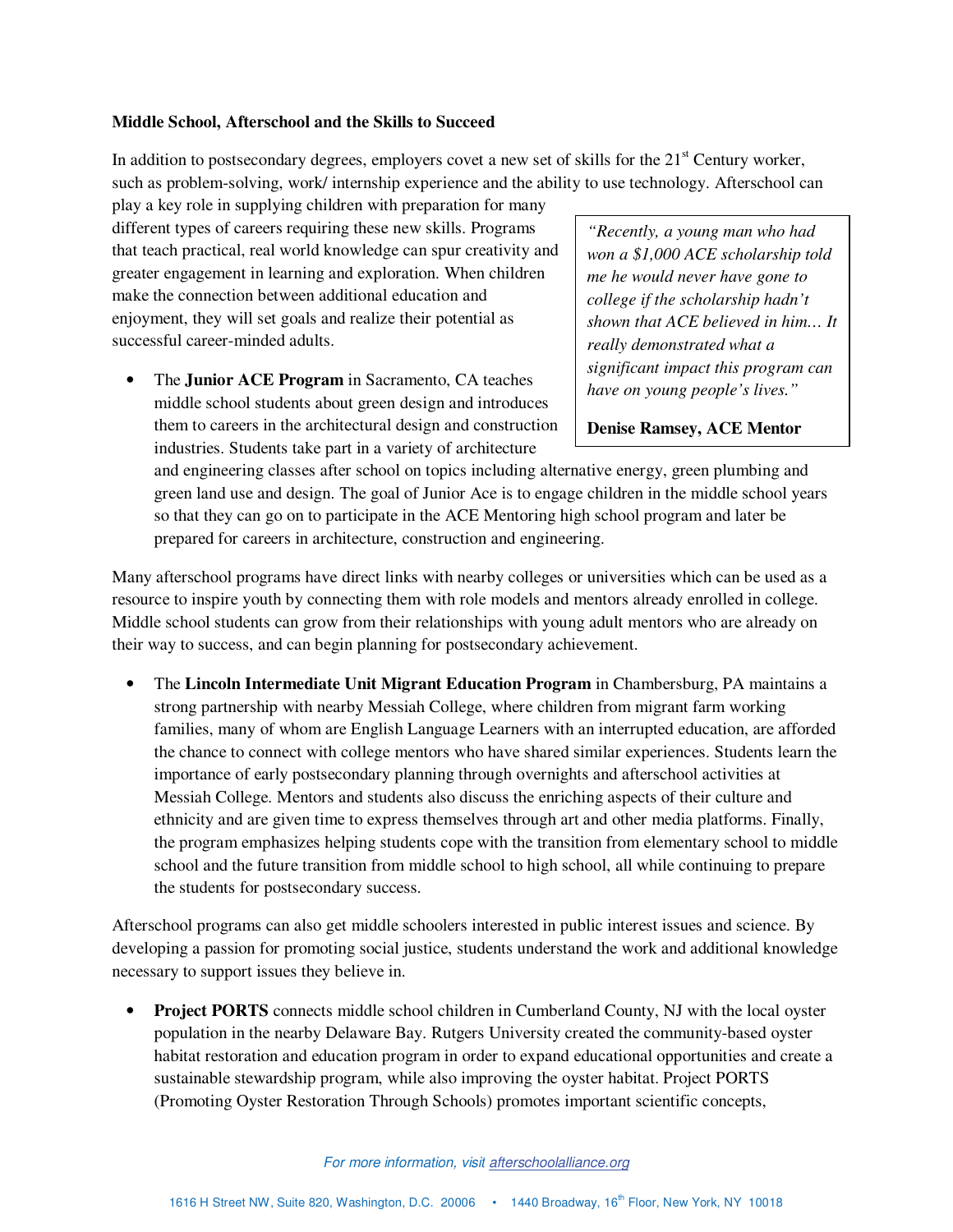environmental consciousness and stewardship values through hands-on inquiry-based lessons that integrate science learning with historical and social perspectives.

The afterschool space provides the opportunity to engage children in learning that they would have otherwise not have come into contact with during the regular school day. This freedom allows children to find success in an area other than the core curriculum subjects, instilling confidence that will carry on through school, postsecondary opportunities and into their future careers.

• **SquashSmarts** in Philadelphia, PA combines the sport of squash with academic tutoring and mentoring for underserved, urban youth in order to develop self-esteem through academic, athletic and personal achievement. In a community that offers little opportunity for youth to participate in extracurricular activities, SquashSmarts fills that gap by providing academic tutoring and squash instruction three days a week. Additionally, the program supports learning by recruiting volunteers for activities and one-on-one mentoring and working with schools and parents to tailor instruction to youth's specific needs. The innovative program seeks to form a team-like atmosphere where participants grow athletically, academically and personally, so that they develop into productive citizens and see the possibilities for future success.

Afterschool can also serve as a resource that youth can fall back on to guide them through the oftenprecarious adolescent years, so that they can become happy and healthy adults. Whether a middle school

student needs help in a math class, wants to make friends or is looking to stay out of trouble, afterschool programs can help them blaze a path to higher education and career readiness, leaving distractions behind.

• **ClubGEN** in Austin, TX educates, inspires and mentors young girls to navigate through the ups and downs of adolescence and focus on a healthy track to adulthood. The afterschool program equips girls

*"GENaustin's peer-lead model for their clubGEN program is two-fold. Both the middle school and high school girls can gain invaluable experience and skills that they may use to build a stronger future."* 

# **Christy Decker, clubGEN Program and Development Assistant**

with the skills they need to confront the dangers of adolescence, such as eating disorders and juvenile crime, and utilizes mentors to increase critical thinking skills and academic performance to prepare middle school girls for college and careers. Girls are able to relate to high school volunteers, who have navigated similar experiences that they are now facing now, and understand that despite the obstacles on the way to adulthood, success can be attained.

## **Conclusion**

In order to ensure that middle school youth are on a path toward higher education and careers, an early introduction to the importance of continuing education past high school is necessary. The middle school years are a vital time to teach the importance of college and career readiness and the linkages to success in life. Afterschool programs offer a key opportunity to expose middle school students to higher education options and career paths and to teach them skills that can unlock doors to future career prospects. The afterschool hours offer time for apprenticeships, guest speakers and project-based activities that are not always available during a school day focused on a core curriculum. Middle school is a critical time to ensure that youth are on a clear path to a productive future, and afterschool is an essential support to help middle schoolers move ahead to success in higher education and careers.